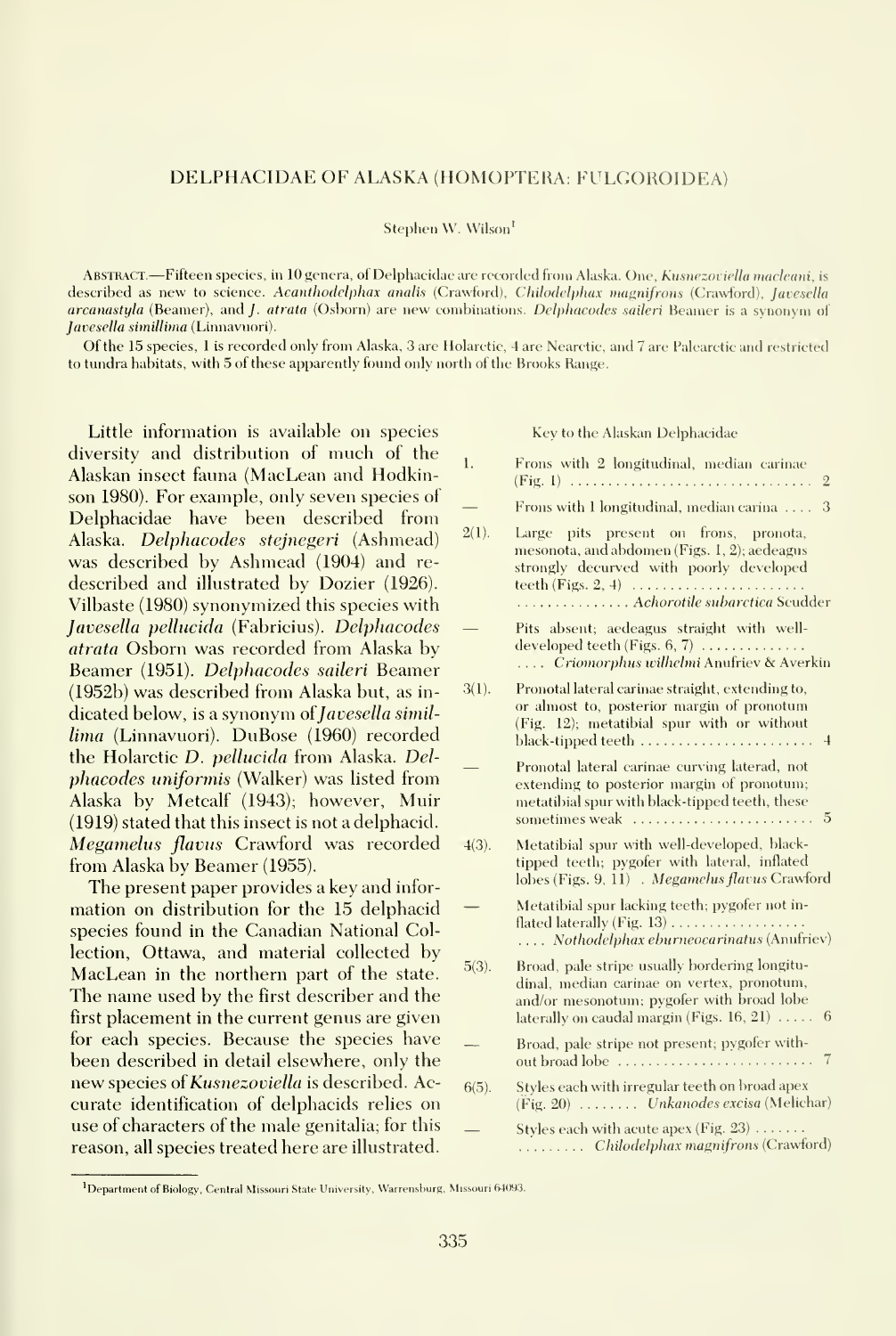



Figs. 1-20. Figs. 1-5, Achorotile subarctica Scudder; 1, head, frontal view; 2, male genitalia, lateral view; 3, anal tube, dorsal view; 4, aedeagus, lateral view; 5, styles, caudal view. Figs. 6-8, Criomorphus wilhelmi Anufriev & Averkin: 6, male genitalia, lateral view, 7, aedeagus, lateral view; 8, styles, caudal view. Figs. 9-11, Megamelus flavus Crawford: 9, male genitalia, lateral view; 10, aedeagus, lateral view; 11, male genitalia, caudal view. Figs. 12-15, Nothodelphax ehurneocarinatus (Anufriev): 12, head and thorax, dorsal view; 13, male genitalia, lateral view; 14, aedeagus, lateral view; 15, styles, caudal view. Figs. 16-20, Unkanodes excisa (Melichar): 16, pyfoger and style, lateral view; 17, anal tube, lateral view; 18, 19, aedeagus, lateral view; 20, styles, caudal view.

| $7(5)$ .  | Anal tube with spines crossing (Fig. 27) $\dots$<br>Ribautodelphax albostriatus (Fieber)                                               |                        |
|-----------|----------------------------------------------------------------------------------------------------------------------------------------|------------------------|
|           | Anal tube with spines parallel or diverging<br>8                                                                                       |                        |
| $8(7)$ .  | Pygofer with caudally directed, median pro-<br>jection ventral to base of styles (Fig. 29) $\dots$<br>Acanthodelphax analis (Crawford) | 1.                     |
|           | Pygofer without median projection<br>9                                                                                                 |                        |
| $9(8)$ .  | Apices of styles converging (Fig. 34) $\dots\dots$<br>Kusnezoviella macleani, n. sp.                                                   | $\mathbf{1}$           |
|           | Apices of styles diverging $\dots\dots\dots\dots\dots$<br>- 10                                                                         |                        |
| $10(9)$ . | Aedeagus strongly decurved (Fig. 36)<br>Javesella pellucida (Fabricius)                                                                |                        |
|           | Aedeagus recurved or straight (Figs. 40, 43,<br>$47, 50, 53)$<br>$\mathbf{H}$                                                          |                        |
|           | 11(10). Aedeagus evenly forked (Fig. $40$ )<br>Javesella obscurella (Boheman)                                                          |                        |
|           | Aedeagus not forked (Figs. $43, 47, 50, 53$ )<br>- 12                                                                                  | $\boldsymbol{\Lambda}$ |
|           | the contract of the contract of the contract of the contract of the contract of the contract of the contract of                        |                        |

12(11). Aedeagus with projection in basal half on ventral aspect (Figs. 50, 53) or with broad, weakly

| toothed region in basal half on ventral aspect                                                                                          |
|-----------------------------------------------------------------------------------------------------------------------------------------|
| Aedeagus not as above $(Fig. 43)$<br><i>Javesella atrata</i> (Osborn)                                                                   |
| 13(12). Aedeagus with large, ventral, basal projection                                                                                  |
| Aedeagus without large, basal projection<br>$(Fig. 47)$ <i>Javesella simillima</i> (Linnavuori)                                         |
| 14(13). Aedeagal, ventral, basal projection acute,<br>aedeagal dorsal margin slightly curved (Fig.<br>50)  Javesella discolor (Boheman) |
| Aedeagal, ventral, basal projection rounded,<br>aedeagal dorsal margin constricted (Fig. 53)<br>Javesella arcanastyla (Beamer)          |
| Achorotile subarctica Scudder<br>Figs. $1-5$                                                                                            |

Achrotile [sic] subarctica Scudder, 1963:169

Distribution records for specimens used in this study are: Alaska: Brooks Range, Spruce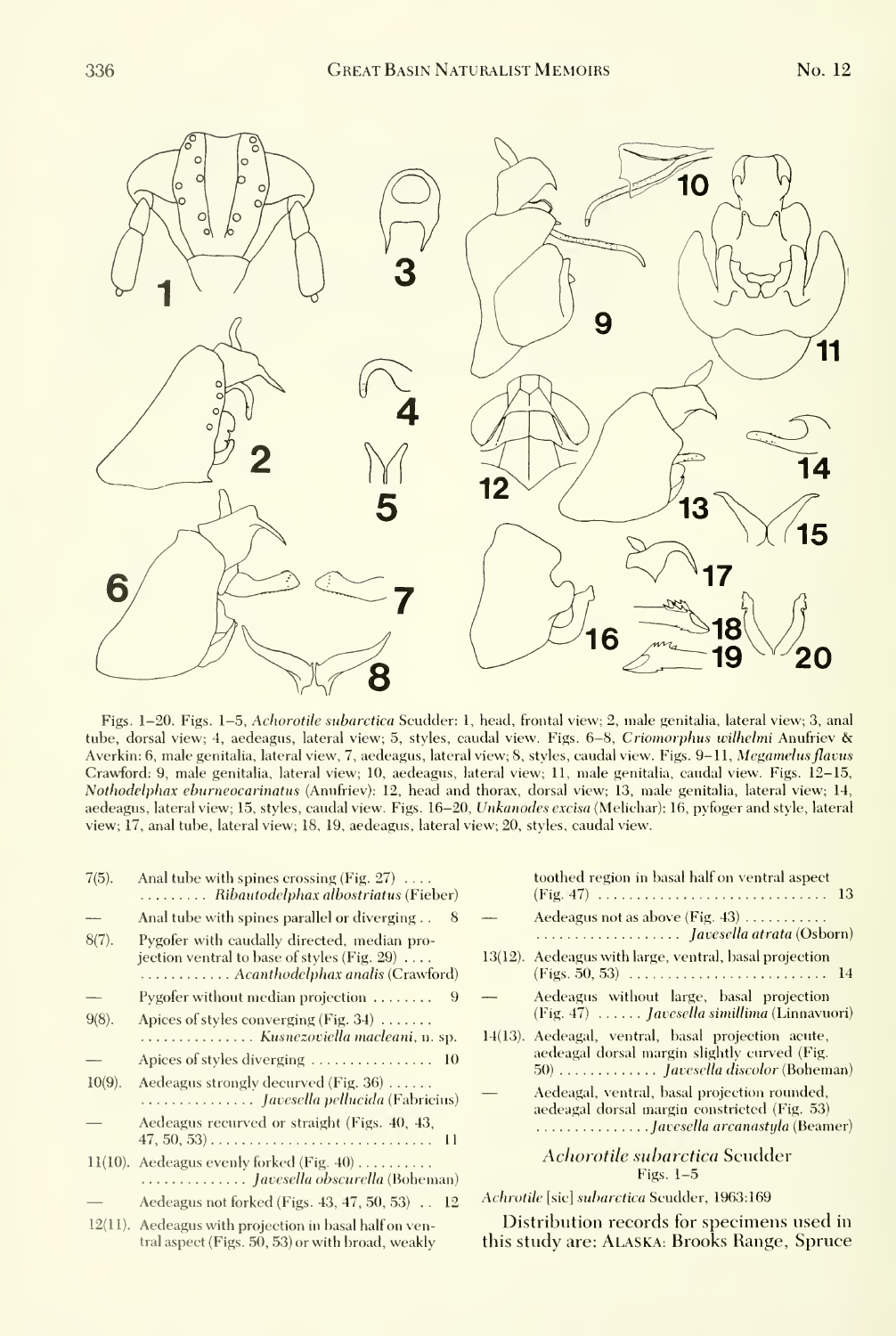Tree Mine, 68°03'N, 149°W, 800 m, 4 July 1982, Seppo Keponen, ex. B. glandulosa ( $=$ Betula glandulosa Michx.) (1 male); White Mts., Eagle Summit, 900 m, 65°30'N, 145°25'W, 13 July 1982, Seppo Keponen, ex. B. glandulosa (1 male); Mt. Fairplay, Taylor Highway, 3,600 ft, 10 July 1962, P. J. Skitsko (1 male, 4 females); Happy Val, 15 June 1982, S. F. MacLean, tussock tundra (1 male, 2 females, 2 nymphs). Other records are from Anufriev and Averkin (1982a, 1982b), Anufriev and Emeljanov (1981), and Scudder (1963).

DISTRIBUTION.—NEARCTIC: Canada: Alberta, British Columbia, Northwest Territories; USA: Alaska. PALEARCTIC: Mongolia, USSR.

## Criomorphus wilhelmi Anufriev & Averkin Figs. 6-8

Criomorphus borealis (Sahlberg), Anufriev 1972:613, 1977:864 nee Sahlberg

Criomorphus wilhelmi Anufriev and Averkin, 1982a: 131; new name for C. borealis Anufriev nee Sahlberg

Distribution record for the specimen used in this study is: ALASKA; Unalakleet, 21 June 1961, R. Madge (1 male). Other records are from Anufriev (1972, 1977) and Anufriev and Averkin (1982a).

DISTRIBUTION.—NEARCTIC: Alaska. PALE-ARCTIC: Mongolia, USSR.

# Megamelus flavus Crawford Figs. 9-11

Megamelus notulus flavus Crawford, 1914:609 Megamehis flavus Crawford; Beamer 1955:31

Specimens from Alaska were not available for this study; illustrations were made from <sup>a</sup> specimen with the following collecting data: WYOMING: Bighorn Nat'l. Park, Meadowlark Lake, 23 August 1954, M. W. Sanderson (1 male). Beamer (1955) recorded this species from Alaska but gave no further data. Other records are from Anufriev and Averkin (1982a), Beamer (1955), and Scudder (1964).

Distribution.—NearctiC: Canada: Al berta, British Columbia, Manitoba, Northwest Territories, Quebec, Saskatchewan; USA: Alaska, Colorado, Wyoming. PalearC-TIC; Mongolia.

# Nothodelphax ehurneocarinatus (Anufriev) Figs. 12-15

Tyrphodelphax ehurneocarinatus Anufriev, 1979:295

Nothodelphax ehurneocarinatus (Anufriev): Emeljanov <sup>1</sup> 982:90

Nothodelphax ehurneocarinatus (Anufriev): Anufriev and Averkin 1982a: 137

Distribution records for specimens used in this study are: ALASKA; Alder Woodland, Arctic Circle, 66°33'N, 150°45'W, 17 June 1982, S. F. MacLean (7 males, 18 females); Brooks Range, Happy Valley, 69°05'N, 149°W, 320 m, 6 July 1982, Seppo Keponen, ex. B. glandulosa (1 male); Mt. Fairplav, Taylor Hwy., 3,600 ft, 10 July 1962, R. J. Skitsko (12 males, 54 females); Old Man Camp, 17 June 1982, S. F. MacLean (5 males, 21 females). Anufriev (1979) records it from sedge tussock bogs.

DISTRIBUTION.—NEARCTIC: USA: Alaska. PALEARCTIC: USSR.

## Unkanodes excisa (Melichar) Figs. 16-20

Liburnia excisa Melichar, 1898:67 Elymodelphax excisa (Melichar): Wagner 1963:167 Unkanodes {= Ehjmodelphax), Dlabola 1965:86

Distribution records for specimens used in this study are: ALASKA: Cape Thompson, 6 August 1979, S. F. MacLean (7 males, 8 fe males, 2 nymphs). Other records are from Nast (1972). This species was reported from Elymus arenarius L. in coastal habitats by Ossiannilsson (1978).

DISTRIBUTION.—NEARCTIC: USA: Alaska. PALEARCTIC: Denmark, Finland, East Germanv. West Germany, Poland, Sweden, USSR.

Chilodelphax magnifrons (Crawford), n. comb. Figs. 21-23

Megamehis magnifrons Crawford, 1914:614 Eurysa magnifrons (Crawford): Muir and Giffard 1924:8

Beamer (1952a) included four North American species in Eurysa but suggested they might belong in *Eurybregma*. Examination of Palearctic Eurysa and Eurybregma indicates clearly that, based on features of the male genitalia, this species belongs in neither genus. It appears similar to Chilodelphax sil vaticus Vilbaste as described and illustrated by Kwon (1982); <sup>I</sup> tentatively place it in Chilodelphax Vilbaste (1968).

Distribution records for specimens used in this study are: Alaska: Ferry, 4 June 1981, S. F. MacLean (9 males, 7 females). Other records are from Beamer (1952a).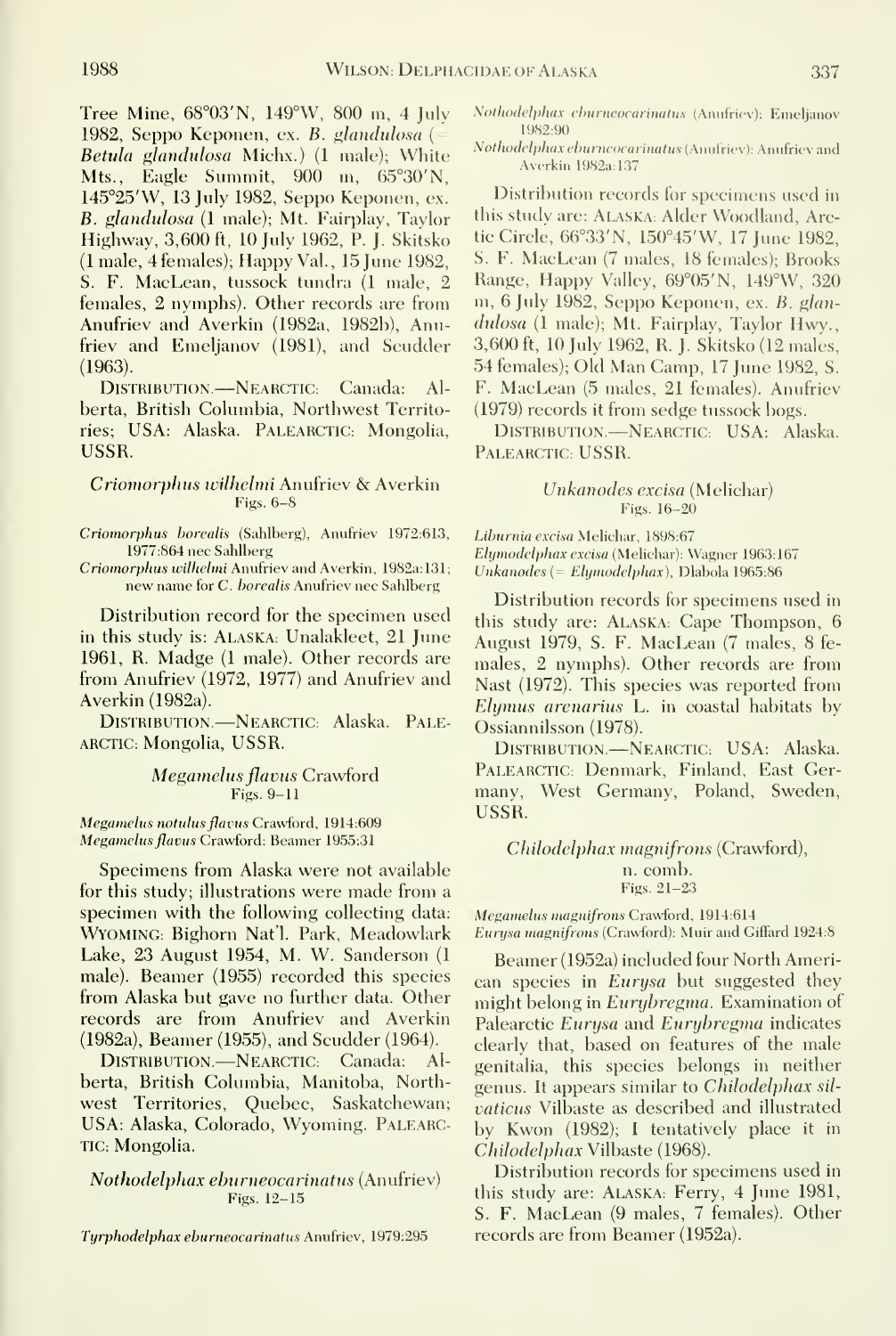

Figs. 21-37. Figs. 21-23, Chilodelphax magnifrons (Crawford): 21, male genitalia, lateral view, 22, aedeagus, lateral view; 23, styles, caudal view. Figs. 24-28, Ribautodelphax albostriatus (Fieber): 24, pygofer, lateral view; 25, 26, aedeagus, lateral view; 27, anal tube, caudal view; 28, styles, caudal view. Figs. 29-31, Acanthodelphax analis (Crawford): 29, male genitalia, lateral view; 30, anal tube and aedeagus, lateral view; 31, styles, caudal view. Figs. 32-34, Kusnezoviella macleani, n. sp.; 32, male genitalia, lateral view; 33, anal tube and aedeagus, lateral view; 34, styles, caudal view. Figs. 35-37, Javesella pellucida (Fabricius): 35, male genitalia, lateral view; 36, aedeagus, lateral view; 37, styles, caudal view.

DISTRIBUTION. —NEARCTIC: Canada: British Columbia; USA: Alaska, Colorado, Montana, Wyoming.

## Ribautodelphax albostriatus (Fieber) Figs. 24-28

#### Delphax albostriata Fieber, 1866:525

# Ribautodelphax albostriatus (Fieher): Wagner 1963: 170, 176

Distribution records for specimens used in this study are: Alaska: Inspiration Base Camp (64°N, 148°40'W), 7 June 1981, S. F. MacLean (1 male); Umiat, 8 July 1959, R. Madge (2 males), 20 July 1959 (1 male), J. E. H. Martin, 13 July 1959(1 male), 16 July 1959 (2 males), 23 July 1959 (2 males). Other records are from Nast (1972). This species was reported from dry grass fields bv Ossiannilsson (1978).

DISTRIBUTION.—NEARCTIC: USA: Alaska. PALEARCTIC: Austria, Belgium, Cyprus, Czechoslovakia, Denmark, Finland, France, East Germany, West Germany, Hungary, Italy, Mongolia, Netherlands, Norway, Poland, Portugal, Romania, Spain, Sweden, Switzerland, Tunisia, USSR, Yugoslavia.

# Acanthodelphax analis (Crawford), n. comb. Figs. 29-31

#### Megamelus analis Crawford, 1914: 620 Delphacodes analis (Crawford): Muir and Giffard 1924:24

Distribution records for specimens used in this study are: ALASKA: Inspiration Base Camp (64°N, 148°40'W), 7 June 1981, S. F. MacLean (7 males); Hope, Kenai Peninsula, 24 May 1951, W. J. Brown, coll. (3 males, <sup>1</sup> female, 2 nymphs). Other records are from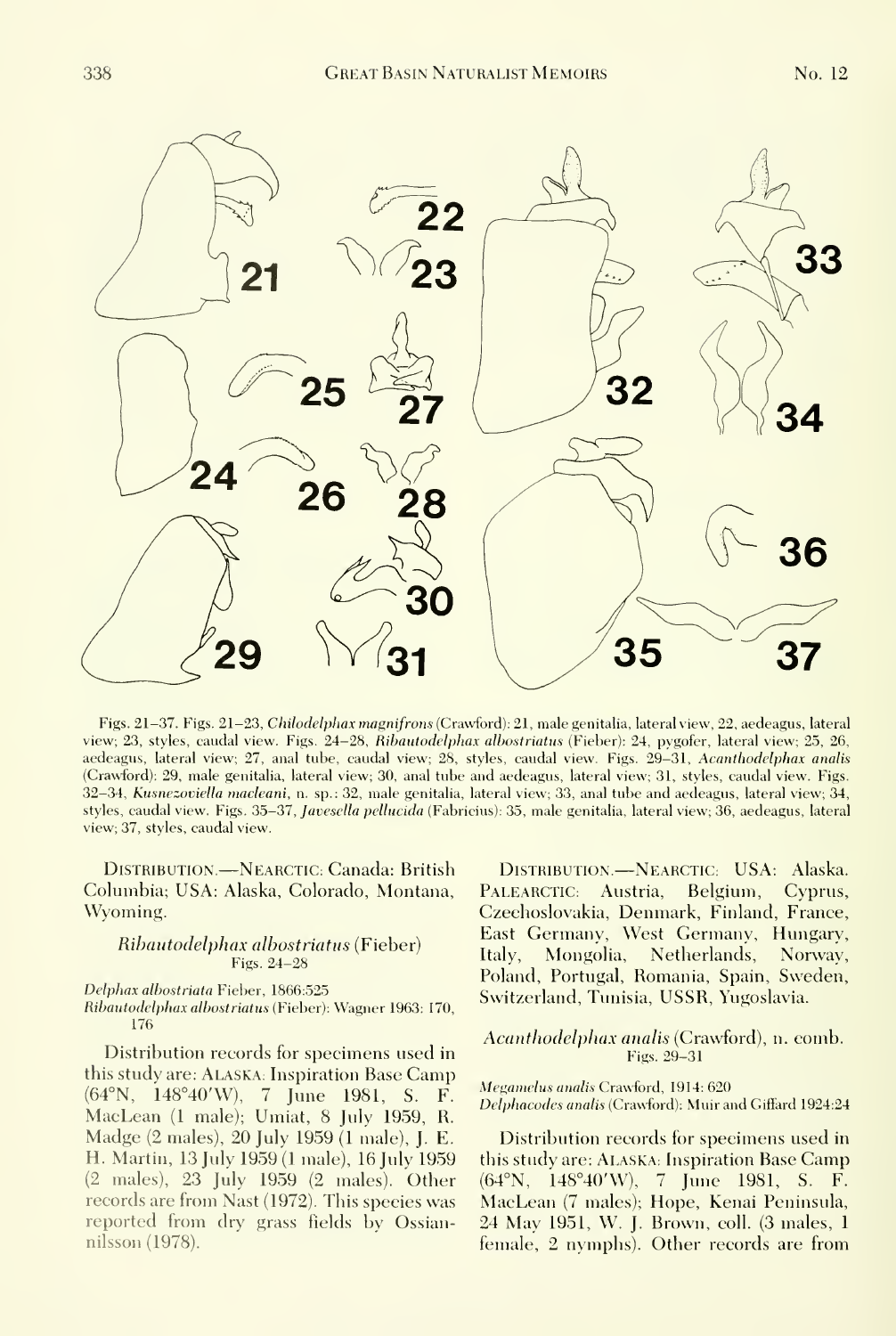DuBose (1960) and Wilson and McPherson (1980).

Distribution.—NearctiC: Canada: Al berta; USA: Alaska, Illinois, Michigan, Minnesota, New York, North Carolina, Wisconsin.

## Kusnezoviella Vilbaste

Kusnezoviella Vilbaste 1965: 16. Type species Liburnia dimidiatifrons Kusnezov, by original designation

The following description is based on a translation from the original Russian supplied by Vilbaste.

Vertex slightly longer than wide, widening anteriorly. Frons with lateral margins almost parallel, converging posteriorly; median carina distinct, forking at juncture with vertex. Antennal scape length subequal to width at apex; pedicel ca 2X length of scape. Beak extending to mesocoxae. Pronotal carinae distinct; lateral carinae curving posterolaterad and disappearing between eye and posterior margin of pronotum. Mesonotal carinae di-<br>verging at a 50–60-degree angle. Brachynter- June verging at a 50-60-degree angle. Brachypterous forewings ca 2X longer than wide. Metatibia with 7 teeth  $(5 + 2)$  in transverse row at apex on plantar surface; spur foliaceous, with 18 teeth becoming larger apically, apical tooth small.

Pygofer, in lateral view, with caudal margin oblique, slightly concave in middle. Diaphragm with dorsoposteriorly directed ex tension bearing teeth laterad. Anal tube with pair of elongate, acute spines; bases of spines well separated, distance between them ca 1/2 length of spine. Styles directed posterodorsally, apex acute, base broad. Aedeagus di rected caudally, with row of teeth around gonopore, gonopore on dorsal aspect.

## Kusnezoviella macleani, n. sp. Figs.  $32-34$

Vertex pale beige, one dark brown spot laterally at base on each side, two dark brown spots medially anterior to V-shaped, trans verse carina. Frons with carinae pale beige, area between carinae dark brown to pale in middle. Clypeus dark brown with pale, median carina.

Pronota and mesonota pale beige medially, dark brown lateral to lateral carinae. Brachypterous forewing hyaline, light brown. Legs straw-colored with brownish, longitudinal stripes.

Abdomen blackish, marked with pale beige.

MALE GENITALIA.—Pygofer subcylindrical; in lateral view, height ca 1.5X width; in caudal view, with weak dorsolaterally flaring lobes on lateral margin in dorsal 1/2; ventral margin of diaphragm opening with subtriangular extension, in lateral view, with one small spine on either side, in caudal view. Anal tube subcylindrical, two short, acute spines extending from dorsocaudal margin; each spine sepa rated at base by distance subequal to length of spine. Styles converging at apices, narrowing toward subacute tips; apical 1/2 avicephaliform. Aedeagus subcylindrical, slightly laterally compressed, recurved; gonopore apical; apex appears to be broken but is identical in every specimen; with ca 6-7 teeth extending from near apex on ventral margin anterodorsally and 3 teeth on dorsal margin at point of downward curvature of aedeagus.

TYPES.—HOLOTYPE (male) brachypter with label: "Atkasuk, AKA. , mouth of Meade R. , 18 1977, S. F. MacLean, coll., 770617-03T." Allotype (female) brachypter, same data; in the Canadian National Collection, Ottawa. ParatypeS: Alaska: Atkasuq, mouth of Meade R., 17 June 1977, S. F. MacLean, coll. (1 male), 18 June 1977 (1 male); Umiat, 23 July 1959, J. E. H. Martin (3 males); in the University of Kansas collection and collection of S. W. Wilson. These speci mens were swept from two species of shrub willow (Salix alaxensis [Anderss.] Coville and S. glauca L.) (MacLean, personal correspondence); it is possible that their actual host plant may be a grass or sedge found under or near the willows.

## Javesella pellucida (Fabricius) Figs. 35-37

Fulgora pellucida Fabricius, 1794:7

Delphacodes pellucida (Fabricius): Muir and Giffard 1924:20

Javesella pellucida (Fabricius): Fennah 1963:15

Distribution records for specimens used in this study are: Alaska: Big Delta, 3 July 1951, Mason and McGillis (2 males); Cooper Landing, Kenai Peninsula, <sup>7</sup> June 1951, W. J. Brown (1male); King Salmon, Naknek R., 3 July 1952, W. R. Mason (1 male), 23 July 1952 (2 males), <sup>1</sup> August 1952 (1 male), 8 August 1952 (1 male); Shaw Creek, M. 289 Rich. Hwy., 11 July 1951, Mason and McGillis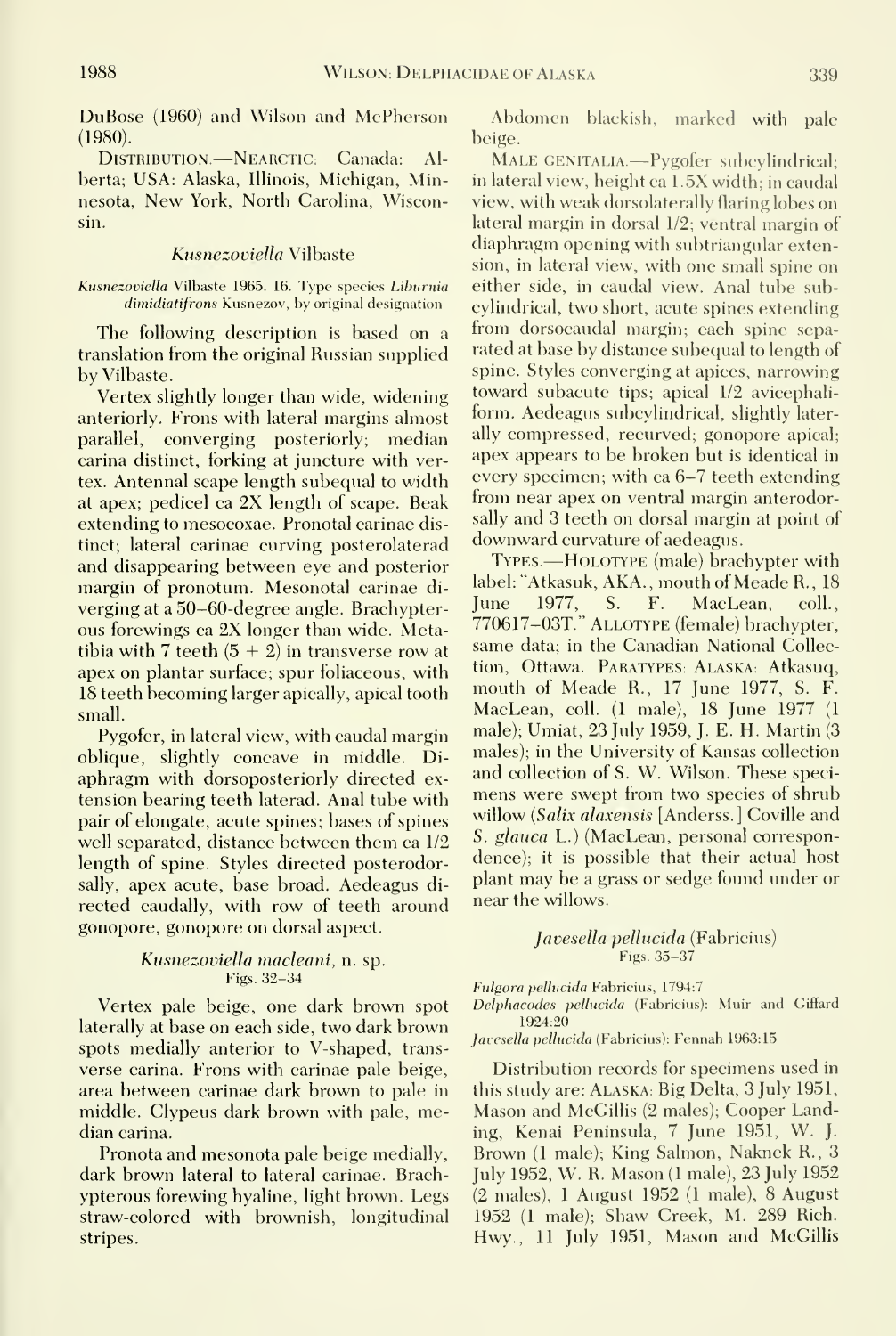

Figs. 38-51. Figs. 38-41, Javesella obscurella (Boheman): 38, male genitalia, lateral view; 39, anal tube, lateral view; 40, aedeagus, lateral view; 41, styles, caudal view. Figs. 42-44, Javesella atrata (Osborn): 42, male genitalia, lateral view; 43, aedeagus, lateral view; 44, styles, caudal view. Figs. 45-48, Javesella simillima (Linnavuori): 45, pygofer, lateral view; 46, anal tube, lateral view; 47, aedeagus, lateral view; 48, styles, caudal view. Figs. 49-51, Javesella discolor (Boheman): 49, male genitalia, lateral view; 50, aedeagus, lateral view; 51, styles, caudal view.

(1 male); Umiat, 4 July 1959, R. Madge (2 males), 8 July 1959 (1 male); Unqlakleet, 8 July 1981, R. Madge (1 male). Other records are from Dubose (1960), Muir and Giffard (1924), Nast (1972), and from my collection. Javesella pellucida is a vector of viral pathogens of several cereals (Wilson and O Brien 1987); studies of the biology of this planthopper were summarized by Mochida and Kisi moto (1971).

Distribution.—Nearctic: Canada: Alberta; USA: Alaska, Connecticut, Illinois, Maine, Massachusetts, New Hampshire, North Carolina, North Dakota, Oregon. PALEARCTIC: Algeria, Austria, Belgium, Czechoslovakia, Denmark, Finland, France, East Germany, West Germany, Great Britain, Hungary, Iceland, Ireland, Italy, Japan, Libya, Mongolia, Morocco, Netherlands, Norway, Poland, Romania, Spain, Sweden, Switzerland, Turkey, USSR, Yugoslavia.

# Javesella obscurella (Boheman) Figs. 38-41

Delphax obscurella Boheman, 1847:53 Javesella obscurella (Boheman): LeQuesne 1964:57

Distribution records for specimens used in this study are: ALASKA: Atkasuq, 16 June 1977, mouth of Meade R., S. F. MacLean (1 male, <sup>1</sup> female), 17 June 1977 (1 male); 24 July 1977 (2 males); 31 July 1977 (3 males, 2 females); Brooks Range, Happy Valley, 69°05'N, 149°W, 320 m, 6 July 1982, Seppo Keponen, ex. B. glandulosa (3 females); Cape Thompson, 23 Julv 1961, R. Madge (7males); Umiat, 4 July 1959, R. Madge (1 male), 8 July 1959 (1 male); USSR: Chaun Bay, 14 August 1977, S. F. MacLean, Jr., ex. Poa and Festuca (1 male, 3 parasitized males, 3 females, 6 nymphs). Other records are from Nast (1972). Records from New York given in Metcalf (1943) come from before the widespread use of genitalic features in delphacid identification and, thus,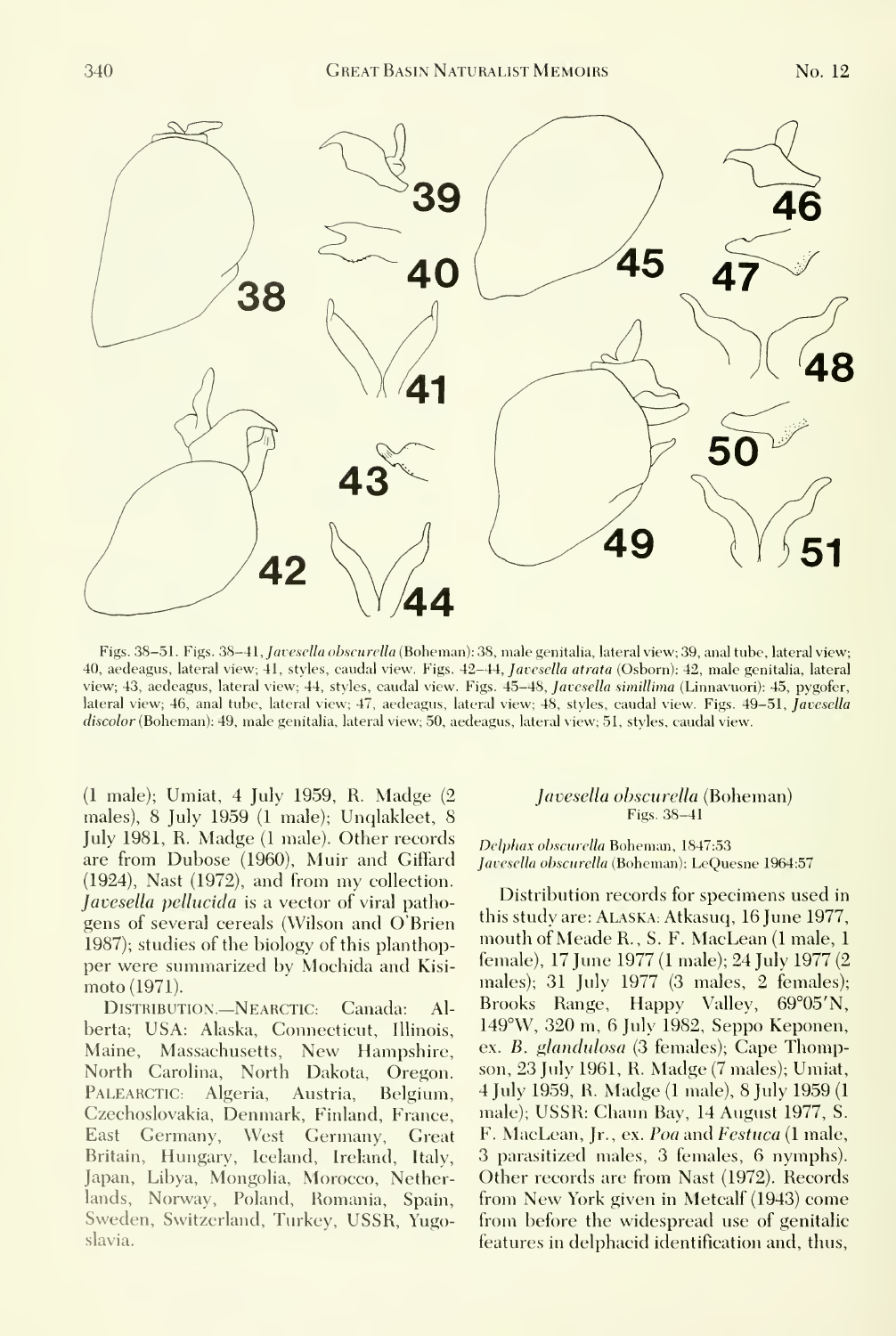are probably in error. This species is a vector of viral pathogens of cereals (Wilson and O'Brien 1987); the biology of iton cereal crops was summarized by Ossiannilsson (1978).

Distribution.—NearctiC: USA: Alaska. PALEARCTIC: Austria, Belgium, Bulgaria, Czechoslovakia, Denmark, Finland, France, East Germany, West Germany, Great Britain, Hungary, Ireland, Italy, Mongolia, Netherlands, Norway, Poland, Portugal, Romania, Sweden, Switzerland, Turkey, USSR, Yugoslavia.

> Javesella atrata (Osborn), n. comb. Figs. 42-44

#### Delphacodes atrata Osborn, 1938:344

Specimens from Alaska were not available for this study; illustrations were made from <sup>a</sup> "paramorphotype" with the following collect ing data: OHIO: Rome, 19 July 1946, R. H. Beamer. Beamer (1951) recorded this species from Ketchikan, Alaska, as well as the other localities given below.

DISTRIBUTION.-NEARCTIC: USA: Alaska, Connecticut, Illinois, New Hampshire, New York, Ohio.

### Javesella simillima (Linnavuori) Figs. 45-48

Calligypona simillima Linnavuori, 1948:45 Delphacodes saileri Beamer 1952b: 114. New synonymy Javesella simillima (Linnavuori): Nast 1972:68

<sup>I</sup> was unable to determine who first placed this species in Javesella. Based on information given by Hulden (1974), it appears to be Linnavuori (1969), a paper which was unavailable to me. In the foregoing synonymy I list Nast (1972) as my reference for first placement in Javesella.

Distribution record for the specimen used in this study is: ALASKA: Umiat, 4 July 1959, R. Madge (1 male). Other records are from Beamer (1952b) and Nast (1972). This species is reported from Eriophorum and Carex by Ossiannilsson (1978).

Distribution—NEARCTIC: USA: Alaska. PALEARCTIC: Finland, USSR.

# Javesella discolor (Boheman) Figs. 49-51

Delphax discolor Boheman, 1847:61

Javesella discolor (Boheman): LeQuesne 1964:57

Distribution records for specimens used in this study are: Alaska: Umiat, 3 July 1959,



Figs. 52-54. Javesella arcanastyla (Beamer); 52, male genitalia, lateral view; 53, aedeagus, lateral view; 54, styles, caudal view.

J. E. H. Martin (1 male); 4 July 1959, R. Madge (4males), 8 July 1959 (3 males). Other records are from Nast (1972). This species has been reported to be a vector of viral pathogens of cereals (Wilson and O'Brien 1987); host plants were summarized bv Ossiannilsson (1978).

DISTRIBUTION .- NEARCTIC: USA: Alaska. PALEARCTIC: Algeria, Austria, Belgium, Czechoslovakia, Denmark, Finland, France, East Germany, West Germany, Great Britain, Ireland, Italy, Mongolia, Netherlands, Norway, Poland, Romania, Sweden, Switzerland, USSR.

## Javesella arcanastyla (Beamer), n. comb. Figs. 52-54

### Delphacodes arcanastyla Beamer, 1948:101

Distribution record for the specimen used in this study is: ALASKA; Matanuska, 9 June 1944, J. C. Chamberlain, Rotary Traps, 46-7695. Other records are from Beamer (1948) and the Michigan State University col lection.

Distribution.—NEARCTIC: USA: Alaska, Michigan, Washington, Wisconsin, Wyoming.

#### Comments on Distribution

Localities represented in the material used for this study range from the Kenai and Alaska peninsulas in the south through east central Alaska extending to ca 100 km from the north ern coast. Three other localities represent coastal sites, one on the north coast in the western one-third of the state, one on the west coast above the Arctic circle, and one on the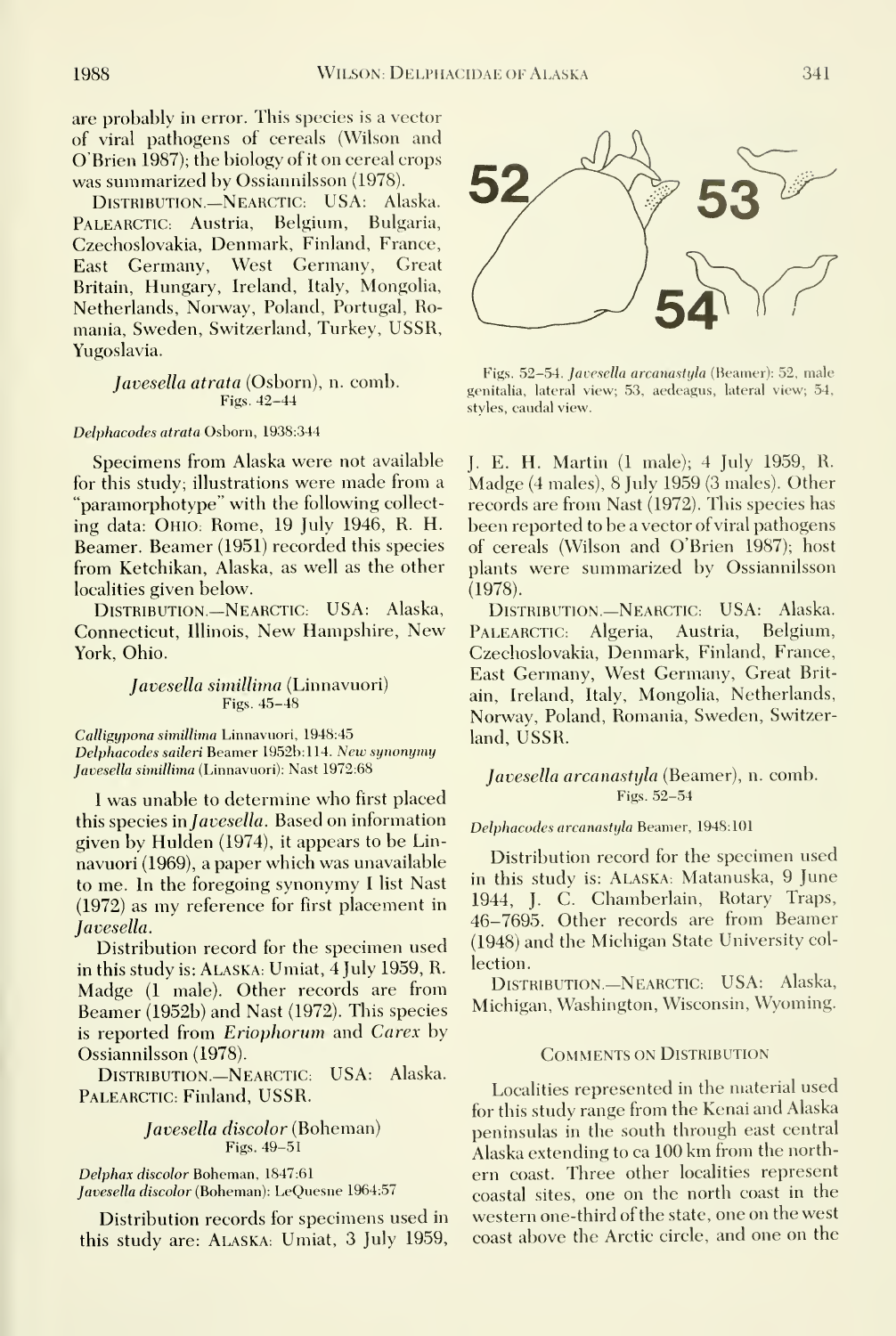central west coast. Only one record is from the southeastern portion of the state.

One of the 15 delphacid species is recorded only from Alaska (K. macleani); 3 species are Holarctic in distribution (A. subarctica,] . pel $lucida$ , and M. flavus), 4 are Nearctic  $(A.$ analis, C. magnifrons, J. arcanastyla, and J. atrata), and 7 are Palearctic (C. wilhehni, J. discolor, J. obscurella, J. simillima, N. eburneocarinatus, R. albostriatus, and V. excisa). One of the seven Palearctic planthoppers (N. eburneocarinatus) appears to have an amphi-Beringean distribution; five of the seven have only been collected north of the Brooks Range; all seven are apparently restricted to tundra habitats in Alaska. The diversity of the Alaskan delphacid fauna iscomparable to that reported by Vilbaste (1980), who listed 10 species from the Kamchatka Peninsula.

#### **ACKNOWLEDGMENTS**

Thanks are tendered to Dr. G. G. E. Scudder, Department of Entomology, University of British Columbia, Vancouver, Canada, who recommended me as someone who might be able to identify Alaskan delphacids; Dr. S. F. MacLean, Jr., Department of Zoology, University of Alaska, Fairbanks, for providing detailed information on the collecting localities; Dr. K. G. A. Hamilton, Biosystematics Research Centre, Agriculture Canada, Ottawa, for the loan of material; the late Dr. J. Vil baste, Institute of Zoology and Botany, Academy of Sciences, Tartu, Estonian SSR, who suggested the generic placement of the new species and provided an English transla tion of his description; Drs. M. Asche, H. Hoch, and R. Remane, Fachbereich Biologie-Zoologie, Philipps Universität, Marburg, West Germany, for their invaluable aid in identifying Palearctic material; and Dr. L. B. O'Brien for commenting on the manuscript. <sup>I</sup> appreciate support for work at Philipps Universitat, where some of this research was done, from the German Academic Exchange and the Graduate School, Central Missouri State University.

## LITERATURE CITED

ANUFRIEV, G. A. 1972. New and little known leaf-hoppers from the family Delphaeidae (Homoptera) from the Maritime District. Zool. Zh. 51: 612-615.

- 1977. Delphacids (Homoptera, Auchenorrhyncha) of the Kurile Islands Fauna. Zool. Zh. 61: 855-869.
- 1979. Notes on the genus Tyrphodelphax Vilbaste, 1968 with descriptions of two new Asiatic species (Homoptera, Delphaeidae). Reichenbachia 17: 295-301.
- Anufriev, G A , and A M. Averkin 1982a. Cicadinea of the family Delphaeidae (Homoptera, Auchenorrhyncha) from the Sokhondo Reserve (Transbaicalia). Ins. Mongolia 8: 123–139.
- 1982b. On delphacids of the Komsomolsky Reserve (Khabarovsk Region, USSR) (Insecta, Homoptera, Auchenorrhvncha, Delphaeidae). Faun. Abh. 9: 95-100.
- Anufriev, G. A , and A. F. Emeljanov. 1981. The genus Achorotile Fieb. (Homoptera, Delphaeidae) and its svstematies in the Palearctic Region. Entomol. Rev. 59: 87-97.
- ASHMEAD, W H. 1904. The Homoptera of Alaska. Harriman Alaska Expedition 8: 129-137.
- BEAMER, R. H. 1948. Some new species of Delphacodes (Homoptera, Fulgoridae, Delphacinae). J. Kansas Entomol. Soc. 21:96-110.
- 1951. Some species of Delphacodes, new and old (Homoptera-Fulgoridae-Delphacinae). J. Kansas Entomol. Soc. 24: 11-15.
- 1952a. The genus Eurysa in America north of Mexico (Homoptera: Fulgoridae, Delphacinae). Pan-Pacific Entomol. 28: 51-55.
- 1952b. One old and five new species of delphacine fulgorids (Homoptera: Fulgoridae). J. Kansas Entomol. Soc. 25: 111-115.
- 1955. A revision of the genus Megamelus in America north of Mexico (Homoptera, Fulgoridae, Delphacinae). J. Kansas Entomol. Soc. 28: 29-46.
- BOHEMAN, C. H. 1847. Nya Svenska Homoptera. Handl. Svenska Vet. Akad. 1847: 23-67.
- CRAWFORD, D. L. 1914. A contribution toward a monograph of the homopterous insects of the family Delphaeidae of North and South America. Proc. U.S. Nat. Mus. 46: 557-640.
- DLABOLA, J. 1965. Ergebnisse der zoologischen Forschungen von Dr. Z. Kaszab in der Mongolei. 54. Homoptera-Auchenorrhyncha. Acta Faun. Entomol. Mus. Nat. Pragae, Praha 11(100): 79-136.
- DOZIER, H. L. 1926. Notes on new and interesting delphacids. J. New York Entomol. Soc. 34: 257-263.
- DuBoSE, W P. 1960. The genus Delphacodes Fieber in North Carolina (Homoptera: Delphaeidae). J. El isha Mitchell Sei. Soc. 76: 36-63.
- Emeljanov, A F. 1982. Fulgoroidea (Homoptera) col lected in the Mongolian People's Republic by the entomofaunistical group of the Soviet-Mongolian complex biological expedition in 1970-1975. Ins. Mongolia 8: 69-122.
- FABRICIUS, J. C. 1794. Ryngota. Entomologia systematica emendata et aucta. Secundiun classes, ordines, genera, species adjectis synoimis, locis, observationibus, descriptionibus 4: 1-472.
- Fennah, R. G. 1963. New genera of Delphaeidae (Ho moptera: Fulgoroidea). Proc. Royal Entomol. Soc., London (B) 32: 15-16.
- Fieber, F X 1866. Grundzuge zur generischen Theilung der Delphacini. Verb. Zool. Bot. Ges. Wien 16: 517-534.